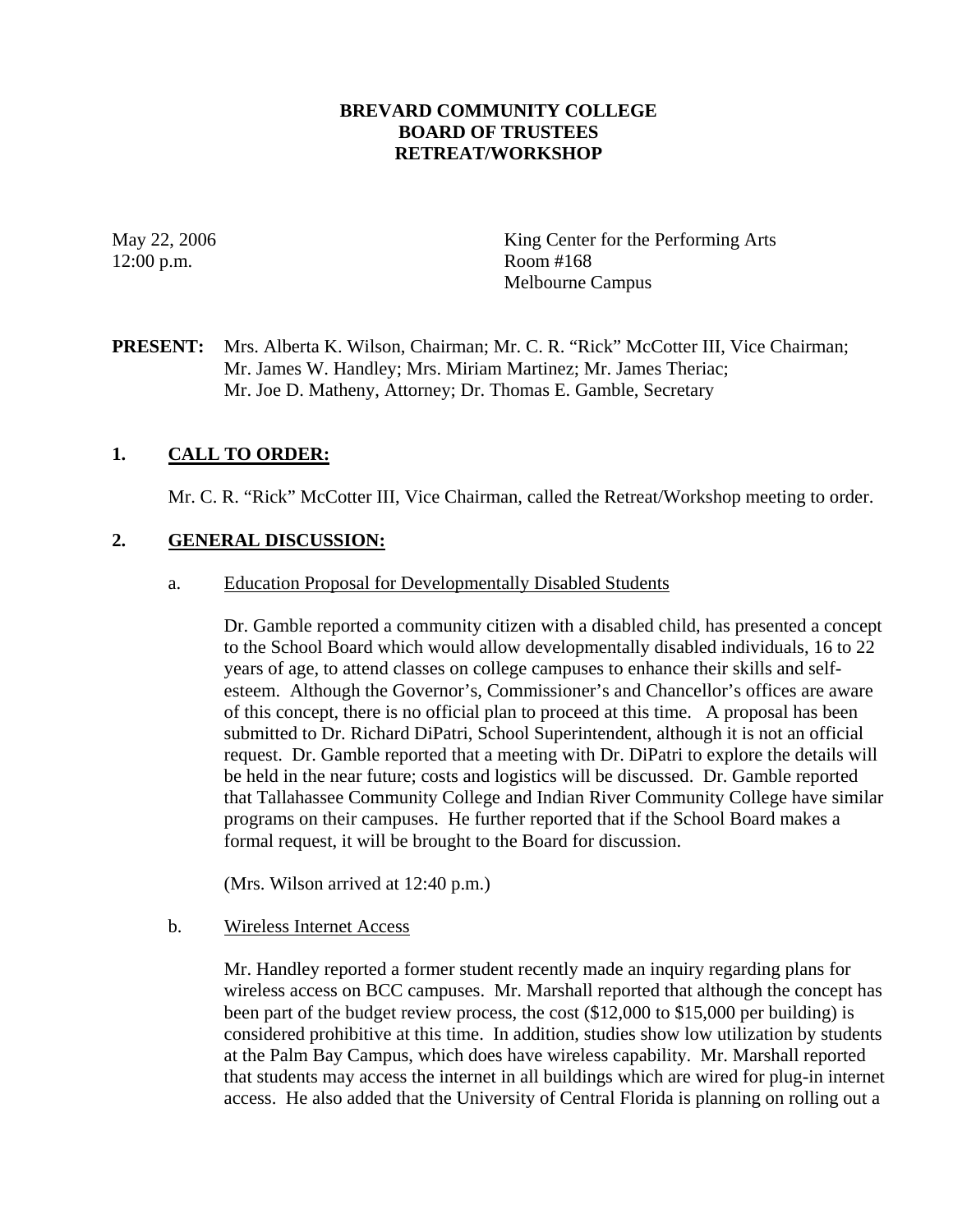wireless network in the Cocoa Campus library. Mr. Handley reported that that wireless capability has intrinsic value in marketing and should be considered when feasible. Dr. Gamble reported that the initial goal will be to ensure wireless capability in all campus libraries.

#### c. YMCA/School Partnerships:

Mr. McCotter reported that he recently attended a dedication of a school in Lake Nona where the YMCA integrated during the school's construction and indicated similar plans in the future are possible for Brevard County.

Dr. Gamble reported that discussions regarding the YMCA partnership at the Aquatics Center at Palm Bay is stalled at this time. However, he stated that Palm Bay's rapid growth and the Palm Bay Academy may make the location more appealing. Mr. McCotter plans to discuss expanded partnership possibilities between BCC and the YMCA in the future.

d. Introduction of Mrs. Kim Tsamoutales:

Mr. McCotter welcomed Mrs. Kim Tsamoutales who has been appointed by the Governor to serve on the Board beginning June 1, 2006.

## e. College Catalog Report:

Mr. Handley called attention to the fascinating follow-up report on enrollment completion statistics, which was included in the draft catalog. Dr. Gamble further shared an example of a new cover design, which will be used on the final printing.

## **3. 2005 INSTITUTIONAL ACCOUNTABILITY PROGRESS REPORT: (Addendum)**

Mr. Frank Billings, Associate Vice President, Institutional Effectiveness and Strategic Management, reported the 2005 Institutional Accountability Progress report is an extremely comprehensive document. He explained that reporting of institutional accountability performance data is required by statute and the data is used for tracking trends and strategic and operational planning. He introduced Ms. Sharyn Hurst, Senior Research Analyst, who provided a summary of the data.

Mr. Billings reported that the handout on Number of Early Admission & Dual Enrollment Students Receiving AA Degree at Graduation shows significant accomplishment by the college as 124 high school students have received their AA degrees at high school graduation within the last three years. He stated that the statistics for student success in CLAST testing and performance when transferring to the state university system are positive. He further stated that although the college does well at recruiting FTIC students to the college, the major challenge to ensuring student success and retention requires strategies for assisting at-risk students in the first 24 credit hours of college. The college continues to emphasize as one of the high level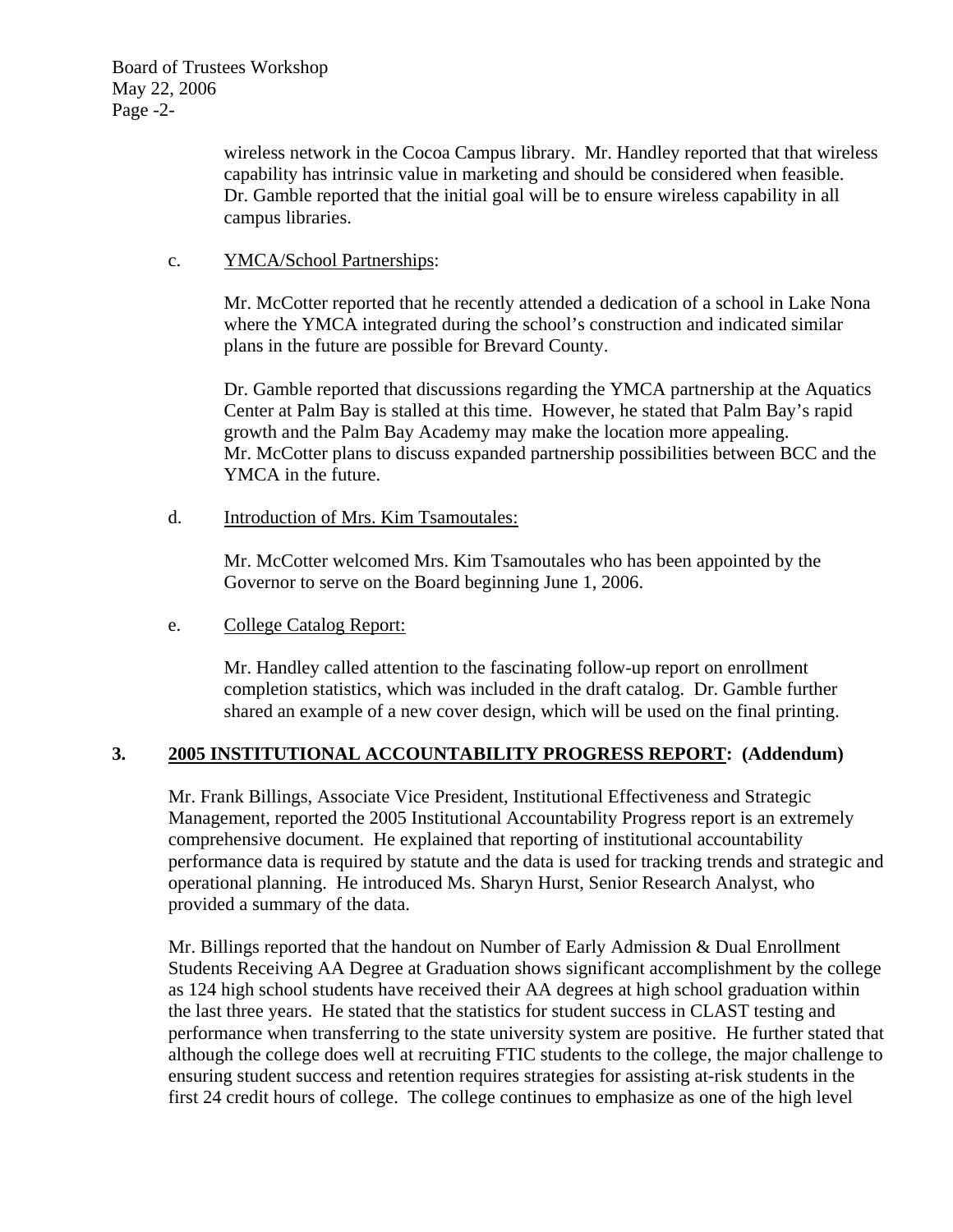Board of Trustees Workshop May 22, 2006 Page -3-

> goals the recruitment and retention of minority students. Dr. Gamble reported that identifying and encouraging students in the K-12 system to continue higher education is a high priority. He reported that the success of the first cohort group of The Century Program (TCP), which graduates next year from Cocoa High School will be enlightening as to whether individual attention and cohort groups are necessary to success in high risk students. Dr. Gamble further reported that the mandate for certain students to take the College Success Skills Class in their first semester is hoped to have a positive effect on student success and retention.

Mr. Billings reported the Student Enrollment Profiles report is a comprehensive snapshot of BCC student demographics for the Trustee's review.

Mr. Billings reported that the Proposed College Performance Dashboard was developed to provide an obvious, color-coded insight on positive and negative performance trends relative to the Board's 27 performance objectives. This data will be provided to the Board three times a year and will allow analysis of leading indicators.

## **4. EXECUTIVE SESSION:**

Mrs. Wilson announced a break to be followed by an Executive Session at which time "The Board will engage in a strategy session relative to collective bargaining. This is an Executive Session closed and exempt from the Florida Sunshine Law and is for the express purpose of discussions between the College President and the Board of Trustees as the Public Employer."

The session was conducted between 2:45 p.m. and 3:30 p.m**.** 

## **5. BUDGET WORKSHOP:** (Addendum)

Mr. Al Little, Vice President of Finance and Administrative Services, reported on the Proposed Operating Budget, Fiscal Year Ending June 30, 2007, and significant changes. He reported that there was a 6.29% legislative appropriation increase this year, which is less than the average for other Florida community colleges due to the "relative need" formula. He further reported the funding will help offset large increases in insurance and utility costs of more than \$1 million.

Mr. Little reported 68% of the college revenue comes from state appropriations, 29% from student fees and 3% from other sources.

Mr. Little reported that the proposed budget was developed in concert with the college strategic plan for the coming year with an emphasis on improvements in retention, enrollment, career and technical programs, health sciences initiatives, student satisfaction, etc. Mr. Little further reported that extraordinary PECO appropriations will allow for much needed capital projects, which he discussed as well as the purchase of maintenance equipment. Mr. Little also reported that part of the appropriation will be utilized to fund a large increase in the retirement contribution rate as well as increased insurance and utility costs.